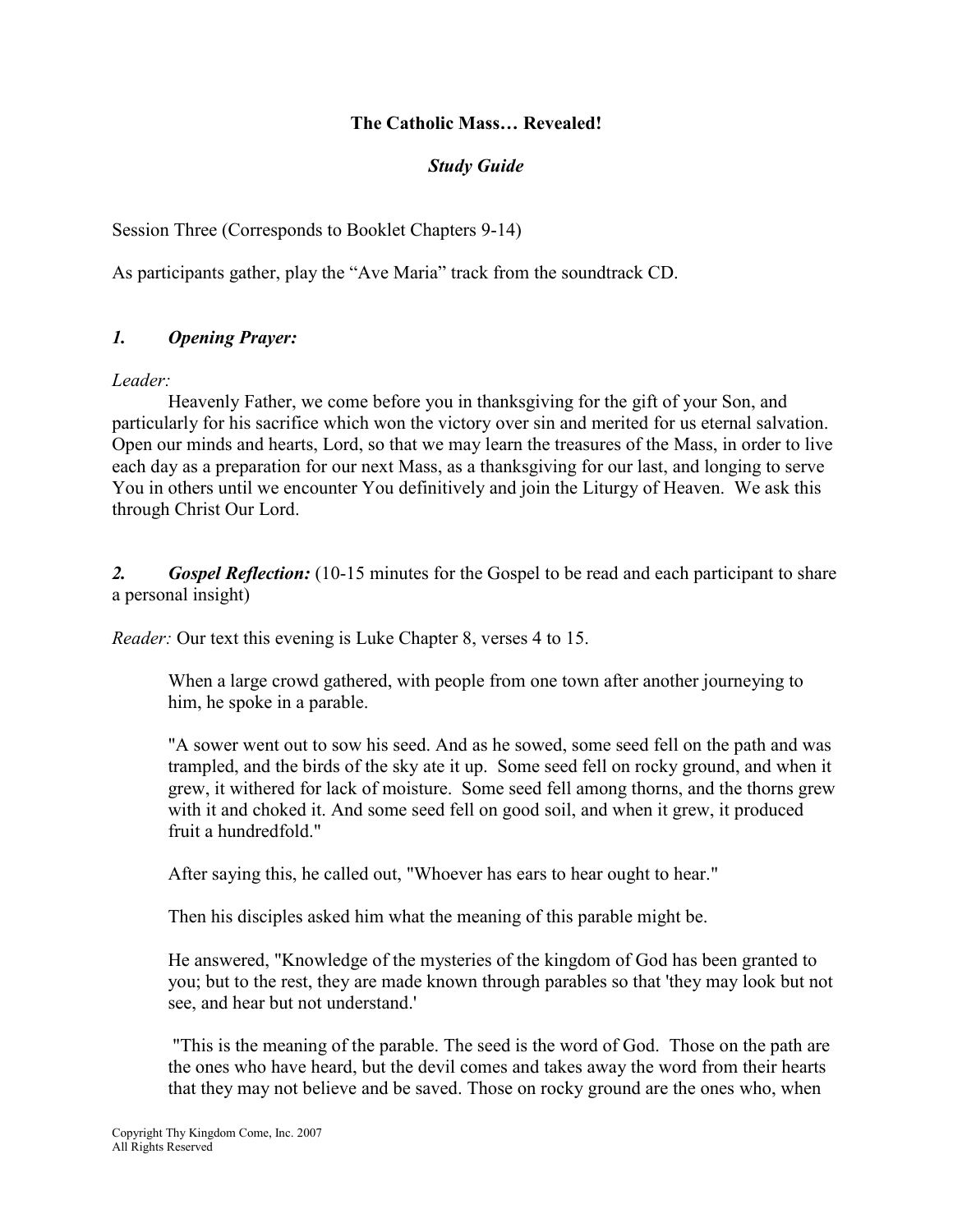they hear, receive the word with joy, but they have no root; they believe only for a time and fall away in time of trial. As for the seed that fell among thorns, they are the ones who have heard, but as they go along, they are choked by the anxieties and riches and pleasures of life, and they fail to produce mature fruit. But as for the seed that fell on rich soil, they are the ones who, when they have heard the word, embrace it with a generous and good heart, and bear fruit through perseverance.

Some points for reflection/discussion: Leader acts as a guide

- God came to earth to teach us something. He sent his Word among us, and spoke in human language.
- His Word is eternally fruitful, but it bears fruit according to the dispositions of those who receive it.
- Christ's words often require further explanation and teaching. Christ preaches his word, and then has a conversation with his disciples in order to shed light on his words and apply that teaching to their lives.
- What can we do in order to "weed and feed" the garden of our souls, so that our receptivity to God's Word at Mass might be more fruitful?
- 3. Audiovisual Presentation Play the DVD Chapters 7, 8, and 9
- A. The Liturgy of the Word 10 Minutes
	- We must realize that silence and listening are very important modes of participation. There is no concert without the audience. But we are not merely an audience; we are a family, the People of God. We are reading together the story of Salvation history, our family story.
	- We must be attentive to go over these readings again and again over the course of our lives. Reflect on what one of the Church's greatest preachers said, "To get the full flavor of an herb, it must be pressed between the fingers, so it is the same with the Scriptures; the more familiar they become, the more they reveal their hidden treasures and yield their indescribable riches."-- St. John Chrysostom, A.D. 347-407
	- Do we realize that we are a "Bible Church" even more so than many protestant denominations? It is only through the Catholic Church that we have the Bible, since it was the authority of the Church that discerned among the various writings about Jesus and determined which were divinely inspired. To accept Scripture without Sacred Tradition is to have, in the words of a protestant scholar "a fallible collection of infallible books."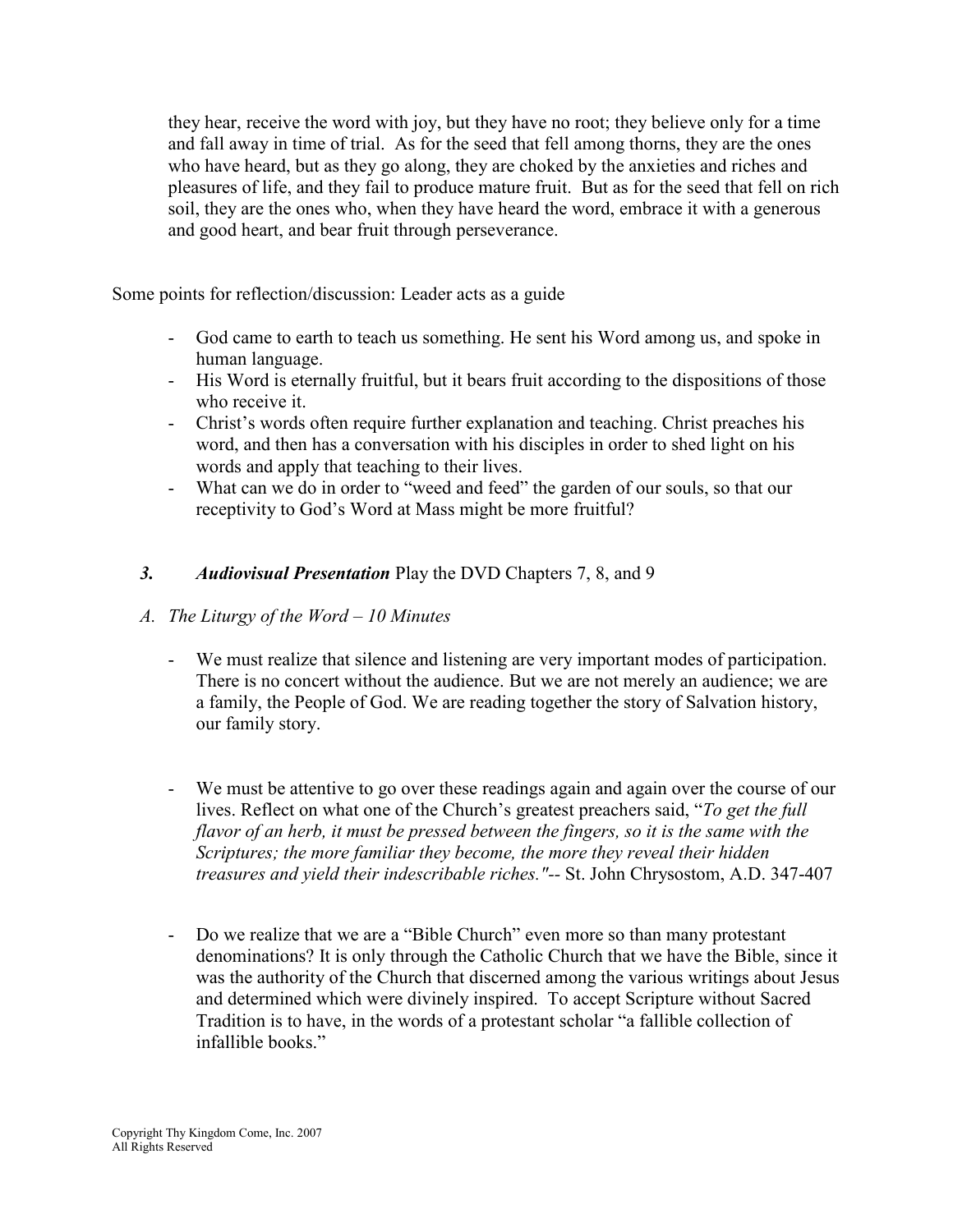- For further reading, here are the some numbers of the Catechism of the Catholic Church about Sacred Scripture:

131 "And such is the force and power of the Word of God that it can serve the Church as her support and vigor, and the children of the Church as strength for their faith, food for the soul, and a pure and lasting fount of spiritual life."<sup>109</sup> Hence "access to Sacred Scripture ought to be open wide to the Christian faithful." $1$ 

132 "Therefore, the study of the sacred page should be the very soul of sacred theology. The ministry of the Word, too - pastoral preaching, catechetics and all forms of Christian instruction, among which the liturgical homily should hold pride of place - is healthily nourished and thrives in holiness through the Word of Scripture."<sup>111</sup>

133 The Church "forcefully and specifically exhorts all the Christian faithful. . . to learn the surpassing knowledge of Jesus Christ, by frequent reading of the divine Scriptures. Ignorance of the Scriptures is ignorance of Christ.<sup>112</sup>

#### IN BRIEF

134 All Sacred Scripture is but one book, and this one book is Christ, "because all divine Scripture speaks of Christ, and all divine Scripture is fulfilled in Christ" (Hugh of St. Victor, De arca Noe 2,8:PL 176,642: cf. ibid. 2,9:PL 176,642-643).

135 "The Sacred Scriptures contain the Word of God and, because they are inspired, they are truly the Word of God" (DV 24).

136 God is the author of Sacred Scripture because he inspired its human authors; he acts in them and by means of them. He thus gives assurance that their writings teach without error his saving truth (cf. DV 11).

137 Interpretation of the inspired Scripture must be attentive above all to what God wants to reveal through the sacred authors for our salvation. What comes from the Spirit is not fully "understood except by the Spirit's action' (cf. Origen, Hom. in Ex. 4, 5: PG 12, 320).

138 The Church accepts and venerates as inspired the 46 books of the Old Testament and the 27 books of the New.

139 The four Gospels occupy a central place because Christ Jesus is their center.

140 The unity of the two Testaments proceeds from the unity of God's plan and his Revelation. The Old Testament prepares for the New and the New Testament fulfills the Old; the two shed light on each other; both are true Word of God.

141 "The Church has always venerated the divine Scriptures as she venerated the Body of the Lord" (DV 21): both nourish and govern the whole Christian life. "Your word is a lamp to my feet and a light to my path" (Ps 119:105; cf. Is 50:4).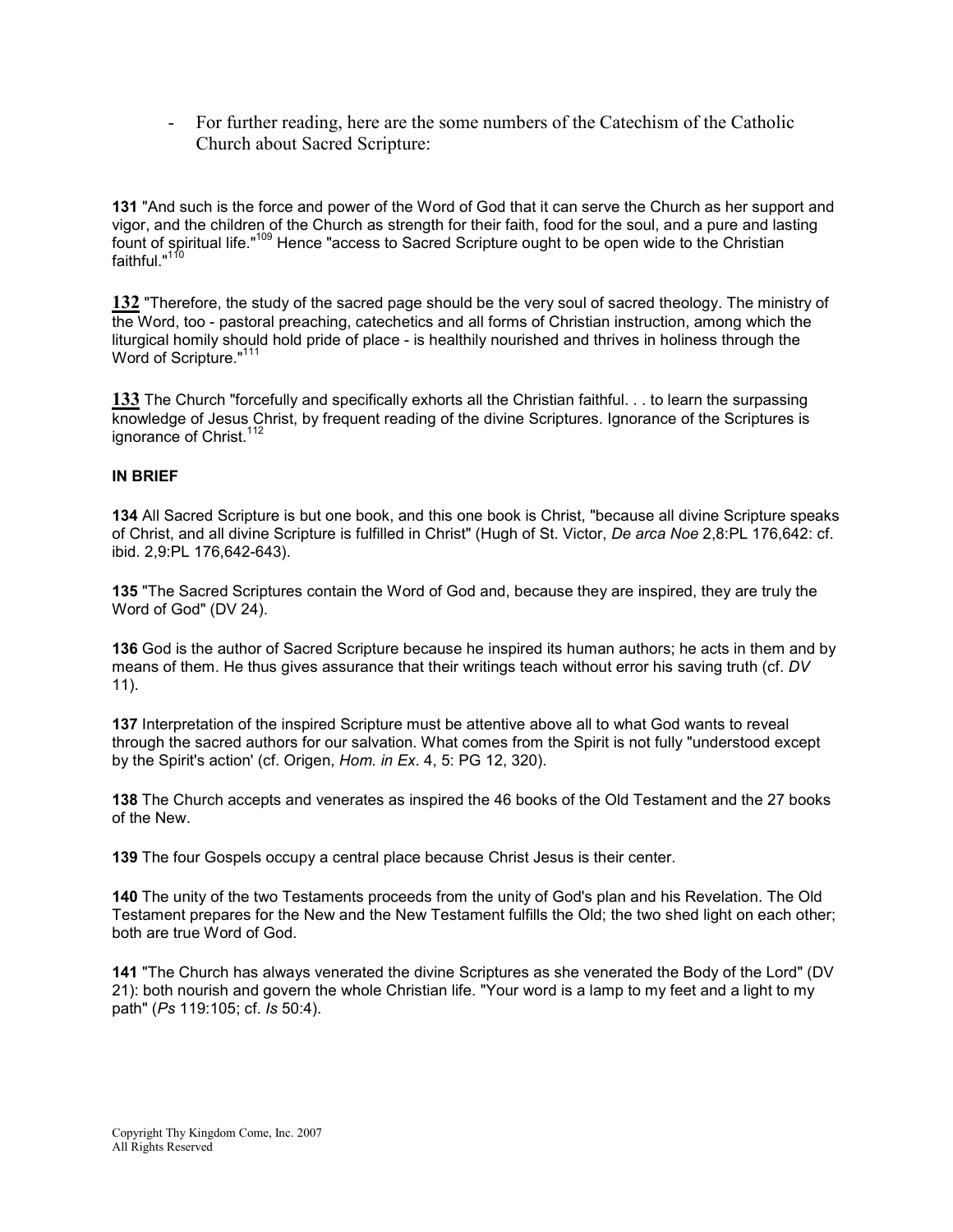### B. The Readings and the Responsorial Psalm – 10 Minutes

- What are the different levels of meaning that Scripture contains? Here is the answer from the Catechism of the Catholic Church: (Leader Reads)

115 According to an ancient tradition, one can distinguish between two senses of Scripture: the literal and the spiritual, the latter being subdivided into the allegorical, moral and anagogical senses. The profound concordance of the four senses guarantees all its richness to the living reading of Scripture in the Church.

 $116$  The literal sense is the meaning conveyed by the words of Scripture and discovered by exegesis, following the rules of sound interpretation: "All other senses of Sacred Scripture are based on the literal."<sup>83</sup>

117 The spiritual sense. Thanks to the unity of God's plan, not only the text of Scripture but also the realities and events about which it speaks can be signs.

1. The allegorical sense. We can acquire a more profound understanding of events by recognizing their significance in Christ; thus the crossing of the Red Sea is a sign or type of Christ's victory and also of Christian Baptism.<sup>8</sup>

2. The moral sense. The events reported in Scripture ought to lead us to act justly. As St. Paul says, they were written "for our instruction".

3. The anagogical sense (Greek: anagoge, "leading"). We can view realities and events in terms of their eternal significance, leading us toward our true homeland: thus the Church on earth is a sign of the heavenly Jerusalem

118 A medieval couplet summarizes the significance of the four senses:

The Letter speaks of deeds; Allegory to faith; The Moral how to act; Anagogy our destiny.

#### **Discussion**

- What is my attitude as I listen to God's Word at Mass? Meditative? Am I asking the Holy Spirit to enlighten me and apply God's Word to my life?
- Do I ever discuss the readings with a friend of family member after Mass or even before? Do I realize this is the "family story" God proposes for my thought and prayer today, or this week in the case of the Sunday readings?
- Do I understand the different cycles of readings, for weekdays and for Sundays?
- Do I participate in singing the Psalm, whether or not my voice is melodious, in order to sing God's praises together with my parish family?
- Do I use the Psalms in my own personal prayer, knowing that God has taught me through them how to pray in so many attitudes of the heart: when sad or happy, when all is well and when I feel persecuted and alone?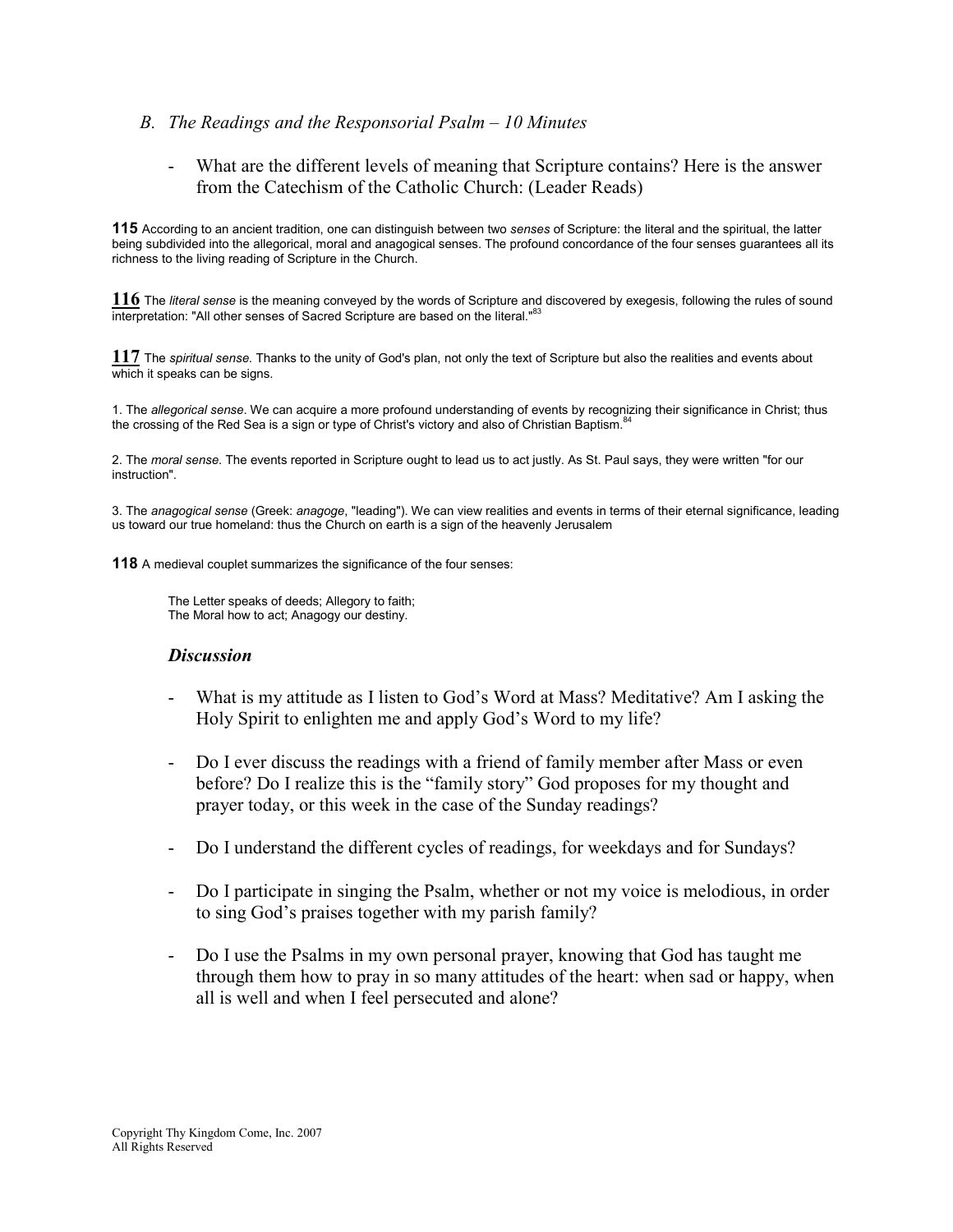### C. The Gospel – 10 Minutes

- The *General Instruction of the Roman Missal* (GIRM) has this to say about the Gospel:

"The reading of the Gospel is the high point of the Liturgy of the Word. The Liturgy itself teaches that great reverence is to be shown to it by setting it off from the other readings with special marks of honor: whether the minister appointed to proclaim it prepares himself by a blessing or prayer; or the faithful, standing as they listen to it being read, through their acclamations acknowledge and confess Christ present and speaking to them; or the very marks of reverence are given to the Book of the Gospels." (GIRM, 60)

- Why are the three small signs of the cross done when the Gospel is announced? What do they symbolize?
- Do I realize that in the Gospel Jesus Himself reveals Himself to me in his words and actions? Is the reading of the Gospels central to my prayer life?
- It is a good idea to read the Sunday Gospel before Mass, or to keep it in mind throughout the week. Even if one cannot attend daily Mass, it is useful to read the Gospel of the day to consider what text our Mother the Church is proposing for us. Living the liturgical calendar helps us have our minds and hearts united as brothers and sisters throughout the world.
- Am I grateful to hear the Gospel proclaimed? Is my "Praise to You, Lord, Jesus Christ" getting routine? Or is it an act of homage, gratitude and faith?

### D. The Homily – 10 Minutes

- As in the Gospel passage we reflected on above, we often need to have God's word explained to us. The priest or deacon has undergone special preparation for this, but also counts on a "grace of state," a special divine help to guide his congregation toward a full understanding and living of God's Word.
- We should be open to what the homilist has to say, even when the message may be a demanding one. As we read in St. Paul, "All scripture is inspired by God and is useful for teaching, for refutation, for correction, and for training in Righteousness, so that one who belongs to God may be competent, equipped for every good work." (2 Tim 3:16-17.)
- Have I ever thanked a priest or deacon for a homily I found helpful?